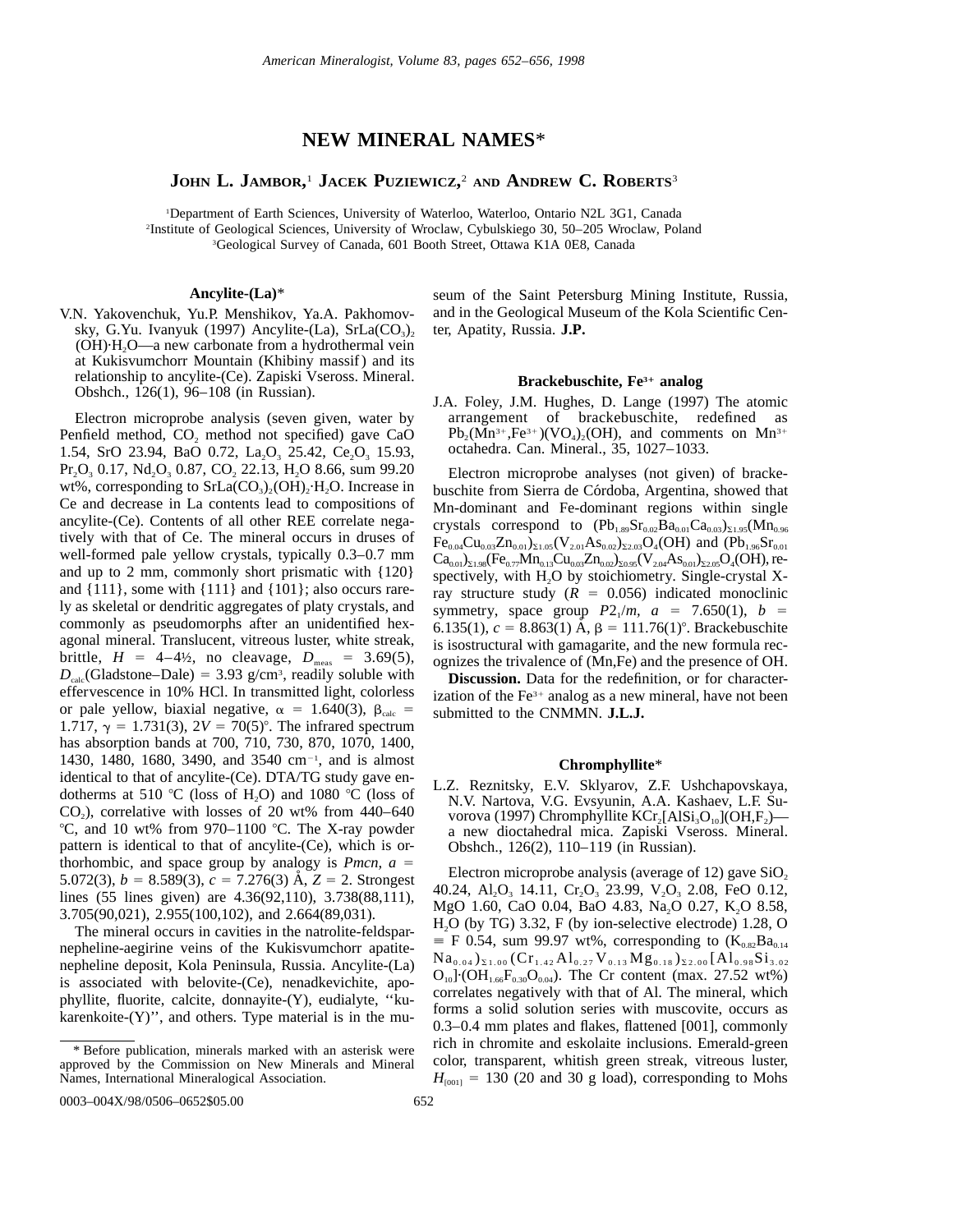$\sim$ 3, perfect {001} cleavage. Some grains are subhedral, pseudohexagonal, showing {110}, {010}, and {001}.  $D_{\text{meas}} = 2.88(3), D_{\text{calc}} = 2.86$  g/cm<sup>3</sup> for  $Z = 4$ . Insoluble in HCl and HNO<sub>3</sub>. Optically biaxial negative, positive elongation, straight extinction,  $\alpha = 1.619(3)$ ,  $\beta =$ 1.669(2),  $\gamma = 1.673(2), 2V = 31(1)^\circ$ , distinct dispersion  $r > v$ ,  $b = Z$ ,  $a \cong Y$ ,  $X \cong \perp (001)$ , optic axial plane ⊥(001). In thin section, glaringly colored, distinctly or strongly pleochroic:  $Z =$  emerald or bluish green,  $Y =$ brownish green,  $X =$  blue-green or, in very thin fragments, green-blue, supposedly  $Y > X \cong Z$ . The infrared spectrum has bands at 400–600, 900–1200, 1600–1700, and  $3400-3600$  cm<sup>-1</sup>. DTA, DTG, and TG curves for mixtures of chromphyllite and muscovite are illustrated. Single-crystal X-ray study (De Jong–Bauman) showed the mineral to be orthorhombic, space group  $C2c$ ,  $a =$ 5.32(2),  $b = 9.07(2)$ ,  $c = 20.50(7)$   $\AA$ ,  $\beta = 95.6(2)^\circ$ ,  $2M_1$ polytype. Strongest lines of the Debye–Scherrer pattern (57 mm, Fe*K*a, 27 lines listed) are 9.94(60,002), 452(80,111,020), 2.60(100,131), 2.40(560,133), 2.15(60, 118,043), and 1.519(100,0.4.10,333,060).

The mineral occurs in the parametamorphic Slyudyanka complex, Siberia, Russia, in Cr-enriched layers in quartz-diopside rocks. Accompanying minerals are muscovite, biotite-phlogopite, uvarovite, chromian dravite, chromite-zincochromite, eskolaite, and rarely titanite and rutile. The new name alludes to the composition and micaceous cleavage. Type material is in the Fersman Mineralogical Museum, Moscow, Russia. **J.P.**

### **Damiaoite**\*

Zuxiang Yu (1997) Damiaoite—a new native indium and platinum alloy. Acta Geol. Sinica, 71(4), 328–331 (in Chinese, English abs.).

Electron microprobe analysis gave Pt 45.6 (45.4–46.0), In 53.5 (52.4–53.9), sum 99.1 wt%, corresponding to  $Pt<sub>1.002</sub> In<sub>1.998</sub>$ . The mineral occurs as polycrystalline globules, 1–2 mm in diameter, and as exsolved intergrowths with yixunite. Opaque, metallic luster, bright white color, black streak,  $H = 5$ ,  $VHN<sub>50</sub> = 485 (434–529)$ , no cleavage, nonmagnetic,  $D_{\text{calc}} = 10.95$  g/cm<sup>3</sup> for  $Z = 4$ . Insoluble in HCl,  $HNO<sub>3</sub>$ , HF, and  $H<sub>3</sub>PO<sub>4</sub>$ . In reflected light, bright white with a yellowish tint; isotropic. Reflectance percentages (WTiC standard, air), given in steps of 10 nm from 400 to 700 nm, are 49.0 (450), 60.6 (550), 68.5 (590), and 80.1 (650). Strongest lines of the X-ray powder pattern (57 mm Debye–Scherrer, Fe*K*a radiation) are 2.25(100,220), 1.92(60,311), 1.59(60,400), 1.299(80,422), 1.125(60,440), and 1.006(70,620), in good agreement with data for synthetic PtIn<sub>2</sub>; by analogy,  $a = 6.364$  Å and space group is *Fm*3*m.*

The mineral occurs in a Pt vein in garnet-amphibole pyroxenite near the village of Damiao and the Yixun River, about 270 km north of Beijing. Associated minerals are moncheite, sperrylite, cooperite, yixunite, and chalcopyrite. The new name is for the locality. Type material is in the Geological Museum of China. **J.L.J.**

### **Deliensite**\*

R. Vochten, N. Blaton, O. Peeters (1997) Deliensite,  $Fe( UO<sub>2</sub>)(SO<sub>4</sub>)(OH)$ , 3H, O, a new ferrous uranyl sulfate hydroxyl hydrate from Mas d'Alary, Lodève, Hérault, France. Can. Mineral., 35, 1021–1025.

Electron microprobe analysis gave FeO 7.42 (5.70– 8.36), UO<sub>3</sub> 67.63 (65.42–69.88), SO<sub>3</sub> 17.37 (16.71– 18.20), H<sub>2</sub>O (TGA) 8.63, sum 101.05 wt%, corresponding to  $Fe_{0.909} (UO_2)_{2.081} (SO_4)_{1.949} (OH)_{2.082} \cdot 3.179 H_2 O$ . The mineral occurs as spherical aggregates, to 4 mm in diameter, consisting of pale yellow to grayish tabular crystals of mean length 0.35 mm and width of 0.06–0.15 mm, elongate [001], showing {100}, {010}, and {011}. Vitreous luster, transparent to translucent, white streak,  $H =$ 2, perfect {100} cleavage, commonly twinned along (010), nonfluorescent, readily soluble in dilute HCl,  $D_{\text{meas}}$  = 3.26,  $D_{\text{calc}}$  = 3.31 g/cm<sup>3</sup> for *Z* = 4. Optically biaxial negative,  $\alpha_{\text{calc}} = 1.432$ ,  $\beta = 1.470(2)$ ,  $\gamma = 1.492(2)$ ,  $2V_{\text{meas}} = 73(2)^\circ$ , nonpleochroic, weak dispersion  $r > v$ . Single-crystal X-ray study indicated orthorhombic symmetry, space group *Pnnm* or *Pnn*2,  $a = 15.908(5)$ ,  $b =$ 16.274(3),  $c = 6.903(1)$  Å as refined from a powder pattern (Guinier–Hägg, Cu $K\alpha_1$  radiation) with strongest lines of 7.95(81,200), 5.90(100,111), 3.94(71,140), 3.45(67, 002), 3.165(50,202), and 2.596(70,142).

The mineral is closely associated with uraninite, gypsum, and pyrite in the oxidation zone of the Mas d'Alary U deposit. The new name is for Belgian mineralogist Michel Deliens. Type material is in the Royal Belgian Institute of Natural Sciences, Brussels, Belgium. **J.L.J.**

### **Feinglosite**\*

A.M. Clark, A.J. Criddle, A.C. Roberts, M. Bonardi, E.A. Moffatt (1997) Feinglosite, a new mineral related to brackebuschite, from Tsumeb, Namibia. Mineral. Mag., 61, 285–289.

Electron microprobe analysis gave PbO 61.4, ZnO 7.3, FeO 1.8,  $As_2O_5$  22.1, SO<sub>3</sub> 5.3, H<sub>2</sub>O (calc.) 2.1, sum 100.0 wt%, corresponding to  $Pb_{2.09}(Zn_{0.68}Fe_{0.18})_{\Sigma 0.86}[(As_{0.73}$  $S_{0.25}$ <sub>20.98</sub>O<sub>4</sub>]<sub>2</sub>H<sub>1.76</sub>O, ideally Pb<sub>2</sub>(Zn,Fe)[(As,S)O<sub>4</sub>]<sub>2</sub>·H<sub>2</sub>O, which is the Zn analog of arsenbrackebuschite. The infrared spectrum shows a broad band at  $3282 \text{ cm}^{-1}$ , which is attributed to H<sub>2</sub>O. The mineral occurs as pale olive green, globular masses, with each globule about 0.5 mm across and consisting of radiating crystals. White streak, adamantine luster, sectile,  $H = 4-5$ ,  $VHN<sub>100</sub> = 263 (253-$ 285),  $D_{\text{calc}} = 6.52$  for  $Z = 2$ . Pale brownish gray in reflected light, nonpleochroic, not noticeably anisotropic, weak bireflectance. Indexing of the X-ray powder pattern (114 mm Debye–Scherrer, Cu $K\alpha$  radiation), by analogy with data for arsenbrackebuschite, indicated monoclinic symmetry, space group *P*2<sub>1</sub> or *P*2<sub>1</sub>/*m*,  $a = 8.973(6)$ ,  $b =$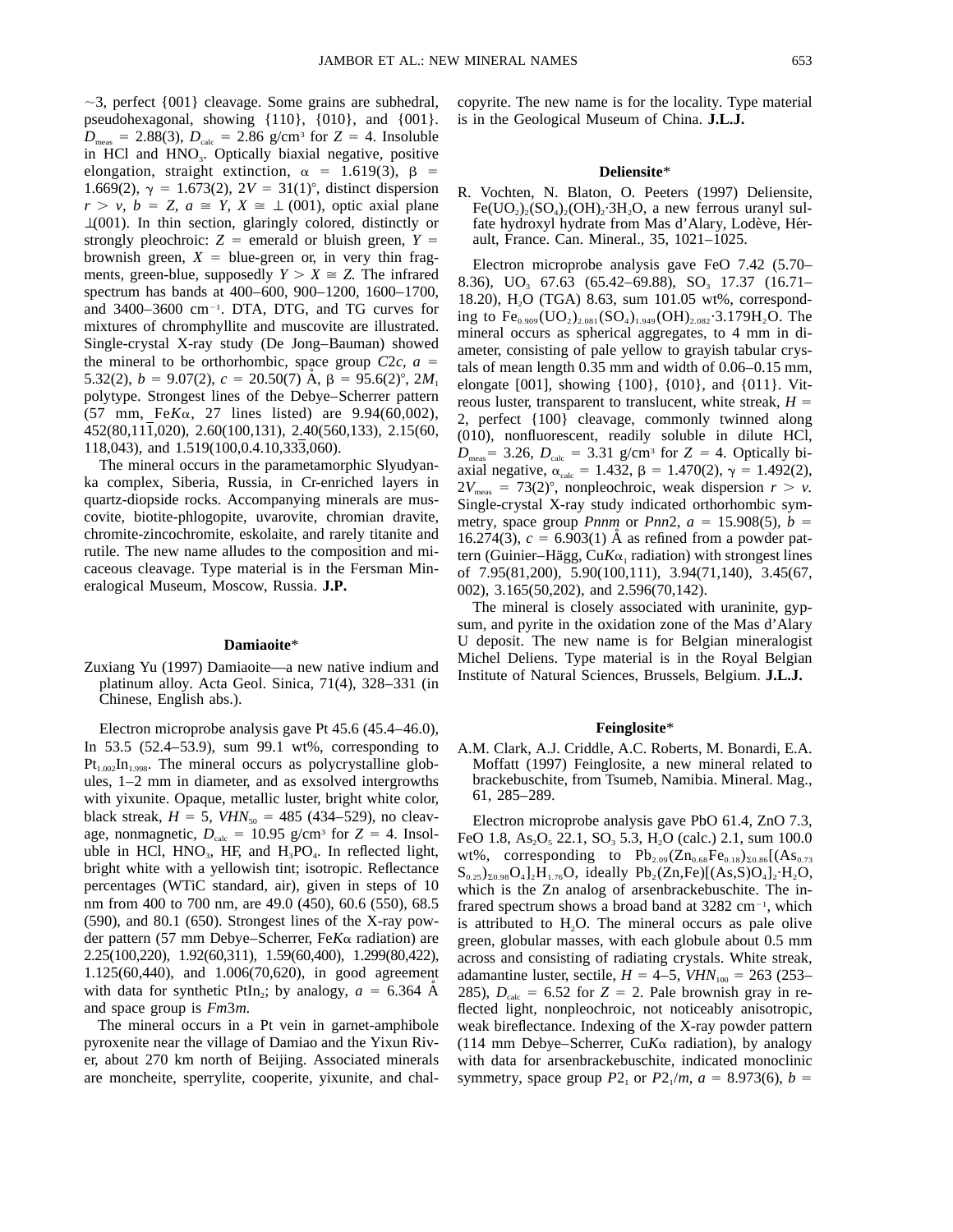5.955(3),  $c = 7.766(6)$  Å,  $\beta = 112.20(6)$ °; strongest lines are  $4.85(50,110)$ ,  $3.246(100,112)$ ,  $2.988(60,301)$ ,  $2.769$  $(60,300,211)$ , and  $2.107(50,321)$ .

The mineral occurs with goethite, anglesite, and wulfenite in a cavity, about 2 cm in diameter, in a specimen of massive chalcocite from Tsumeb. The new mineral name is for Mark N. Feingloss (b. 1948) of Durham, North Carolina, who discovered the mineral. Type material is in The Natural History Museum, London, UK. **J.L.J.**

### **Grattarolaite**\*, **Rodolicoite**\*

C. Cipriani, M. Mellini, G. Pratesi, C. Viti (1997) Rodolicoite and grattarolaite, two new phosphate minerals from Santa Barbara Mine, Italy. Eur. J. Mineral., 9, 1101–1106.

The minerals are anhydrous phosphates occurring as aggregates, up to 1 mm long, in cavities in reddish brown, earthy nodules about 1 cm in diameter. The aggregates are reddish brown, brittle, and nontranslucent, with a greasy luster, brown streak, and no cleavage. The aggregates consist of almost homogeneous intergrowths of crystallites of irregular shape that are typically  $\langle 1000 \text{ Å}$ in size. TEM energy-dispersion analyses (not given) correspond to  $\text{Fe}_{1.04}P_{0.96}O_{4.00}$  for rodolicoite, and  $\text{Fe}_{2.99}P_{1.01}O_{7.00}$ for grattarolaite. The absence of  $H<sub>2</sub>O$  is indicated by infrared, TG, and DT analyses. X-ray powder patterns have strongest lines at 4.38(25), 3.45(100), 3.08(100), and 2.077 Å (30), which matches data for a mixture of  $FePO<sub>4</sub>$ (PDF 29–715) and  $Fe<sub>3</sub>PO<sub>7</sub>$  (PDF 37–61). By analogy, rodolicoite is trigonal, space group  $P3_121$ ,  $a = 5.048(3)$ , *c*  $= 11.215(8)$ ,  $D_{\text{calc}} = 3.04$  g/cm<sup>3</sup> for  $Z = 3$ ; grattarolaite is trigonal, space group *R*3*m*,  $a = 7.994(4)$ ,  $c = 6.855(4)$ ,  $D_{\text{calc}}$  = 4.08 g/cm<sup>3</sup> for *Z* = 3. Rietveld analysis indicated a mixture of 80% rodolicoite and 20% grattarolaite in the aggregates.

The minerals occur with heterosite at the Santa Barbara lignite mine, Upper Arno River Valley, 30 km southeast of Florence. The new names are for Guiseppe Grattarola (1844–1907) and Francesco Rodolico (1905–1988), mineralogists at the University of Florence. Type material is in the Museum of Natural History, University of Florence, Italy. **J.L.J.**

## **Jedwabite**\*

M.I. Novgorodova, M.E. Generalov, N.V. Trubkin (1997) Jedwabite  $Fe<sub>7</sub>(Ta, Nb)<sub>3</sub>$ —a new mineral in paragenesis with tantalum and niobium carbides from platinumbearing placers. Zapiski Vseross. Mineral. Obshch., 126(2), 100–103 (in Russian).

The average of 11 electron microprobe analyses gave Ta 35.33, Nb 13.05, Fe 44.40, Mn 0.60, Sn 2.06, W 3.07, Si 1.54, sum 100.05 wt%, corresponding to  $(Fe<sub>6.46</sub>Mn<sub>0.09</sub>)$  $Si<sub>1.45</sub>_{\Sigma 7.00}$   $Ta<sub>1.58</sub>Nb<sub>1.14</sub>W<sub>0.14</sub>Sn<sub>0.14</sub>S<sub>23.00</sub>$ , simplified as  $Fe<sub>7</sub>(Ta, Nb)$ , The mineral occurs in polycrystalline aggregates to 0.15 mm, or as  $1-2 \mu m$  flattened hexagonal crystals with prism faces. Grayish yellow in color, metallic luster, opaque, uneven fracture, brittle, no cleavage,  $VHN<sub>100</sub> = 1100(50), VHN<sub>50</sub> = 1050(50), D<sub>calc</sub> = 8.91$  $g/cm^3$  for  $Z = 1$ . In reflected light, grayish white, no internal reflections, no bireflectance or anisotropy. Reflectance percentages are 50.0 (420 nm), 52.6 (440), 55.4 (460), 55.3 (480), 57.3 (500), 59.0 (520), 60.8 (560), 62.4 (580), 60.4 (600), 61.9 (640), 62.4 (660), 62.2 (680), and 63.3 (700). Electron diffraction study showed the mineral to be hexagonal, space group  $P6_3$ *mmc, P6*<sub>3</sub>*mc*, or *P62c*,  $a = 4.81(2)$ ,  $c = 7.87(2)$  A. Strongest lines of a Gandolfi powder pattern (Fe $K\alpha$  radiation, 9 lines given) are 2.19(70,013), 2.05(100,112), 2.01(60,021), 1.347(80,123), and 1.059(50,133).

The mineral occurs in museum specimens, collected by P. Walther around the turn of the century, from Pt-bearing alluvial deposits in the middle Urals. The specimens also contain Ta carbide. The name is for Belgian mineralogist J. Jedwab, who initiated the study of natural Ta carbides. Type material is in the Fersman Mineralogical Museum, and in the State Vernadski Geological Museum, Moscow, Russia. **J.P.**

### **Lesukite**\*

L.P. Vergasova, E.L. Stepanova, E.K. Serafimova, S.K. Filatov (1997) Lesukite,  $Al_2(OH)_{5}Cl·2H_2O$ —a new mineral from volcanic exhalations. Zapiski Vseross. Mineral. Obshch., 126(2), 104–110 (in Russian).

One of the five wet-chemical analyses listed gave Al<sub>2</sub>O<sub>3</sub> 25.54, Fe<sub>2</sub>O<sub>3</sub> 5.15, FeO 0.43, MgO 3.14, CaO 3.44, Na<sub>2</sub>O 2.08, K<sub>2</sub>O 0.98, Cl 21.27, SO<sub>3</sub> 1.36, H<sub>2</sub>O<sup>-</sup> 13.16,  $H<sub>2</sub>O<sup>+</sup>$  22.89, residue 5.67, O = Cl 4.80, sum 100.31 wt%, corresponding to  $(Al_{1.77}Fe_{0.23})_{\Sigma2.00}(OH_{5.09}Cl_{0.90})_{\Sigma5.99}\cdot1.95H_2O.$ The mineral forms damp, semi-transparent, yellowish creamy, polycrystalline clods of orthogonal shape, mixed with particles of volcanic ash. Yellow-orange color and streak, soluble in warm dilute acids. In transmitted light, transparent, colorless, isotropic,  $n = 1.53-1.55$ . Decomposes at  $150(20)$  °C. The DTA curve has endotherms at 160 (13 wt% loss), 185 (17%), and 340 °C (37%). The Debye–Scherrer X-ray pattern of the mineral is identical to that of synthetic  $\text{Al}_2(\text{OH})_5\text{Cl}\cdot2\text{H}_2\text{O}$ , which is cubic, space group *Im*3*m*,  $a = 19.824 - 19.878$  Å,  $Z = 36$ ,  $D_{\text{calc}}$  $= 1.91$  g/cm<sup>3</sup>. Strongest lines of the powder pattern (34 lines given) are 8.11(70,211), 3.23(70,611), 2.706 (100,721), 2.446(80,811), and 1.957(70,1.0.11). The mineral occurs in yellow-orange or yellow-brown accumulations in hot  $(50-300 \degree C)$  ashes and lavas at the Great Tolbachik Fissure Eruption, Kamchatka Peninsula, Russia. The new name is for Russian crystallographer G.L. Lesuk (1935–1995). Type material is in the museum of the Saint Petersburg Mining Institute, and in the museum of Saint Petersburg University, Russia. **J.P.**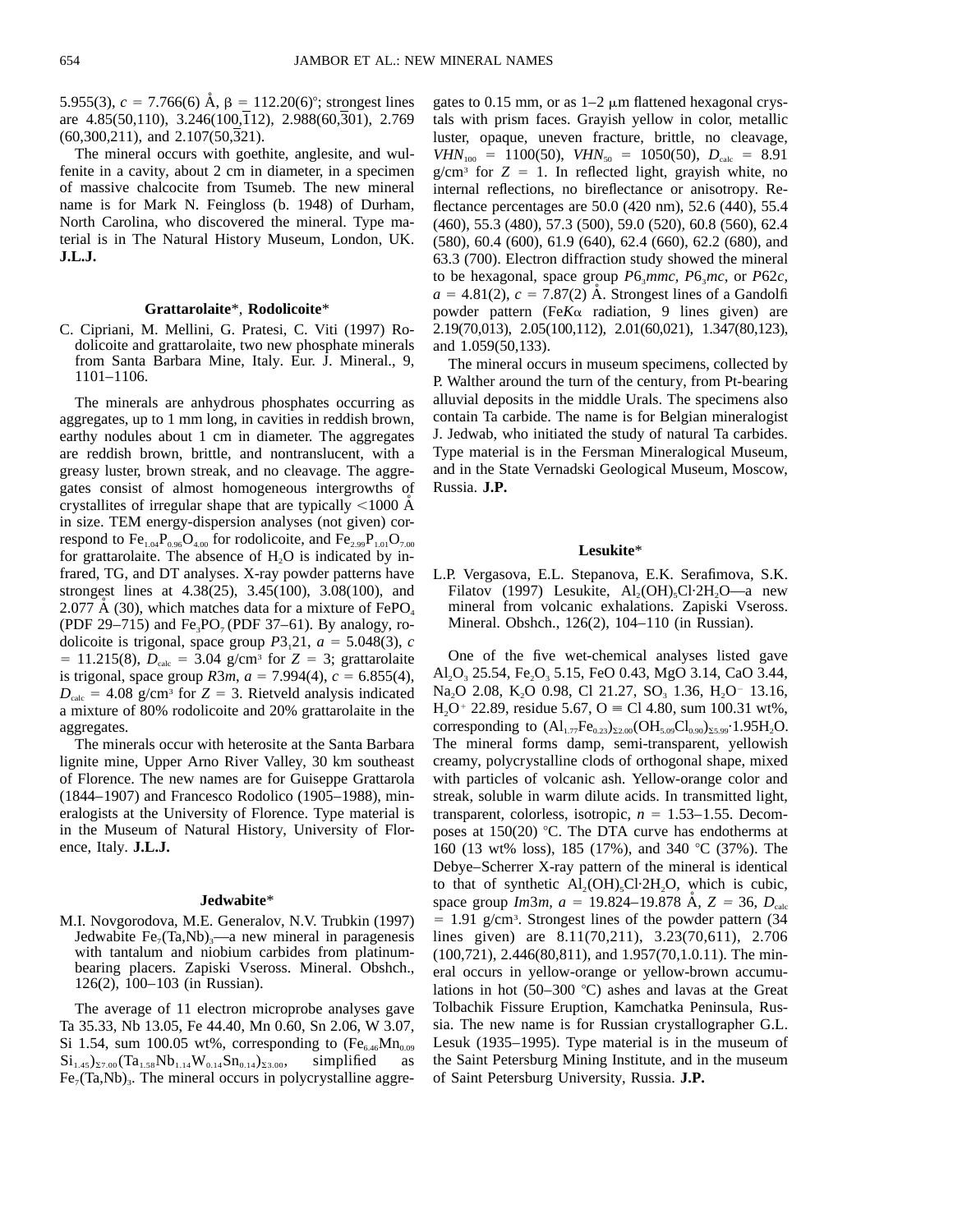### **Normandite**\*

G.Y. Chao, R.A. Gault (1997) Normandite, the Ti-analogue of låvenite from Mont Saint-Hilaire, Quebec. Can. Mineral., 35, 1035–1039.

Electron microprobe analysis gave Na<sub>2</sub>O 9.26, K<sub>2</sub>O 0.01, CaO 15.38, MnO 9.31, FeO 6.13, SiO<sub>2</sub> 31.92, TiO<sub>2</sub> 17.51, ZrO, 2.62, Nb<sub>2</sub>O<sub>5</sub> 3.89, F 5.11, O  $\equiv$  F 2.15, sum 98.99 wt%, corresponding to  $\text{Na}_{1.12}\text{Ca}_{1.03}(\text{Mn}_{0.49}\text{Fe}_{0.32})_{\text{20.81}}$  $(Ti_{0.82}Nb_{0.11}Zr_{0.08})_{\Sigma1.01}Si_{2.00}O_{7.99}F_{1.01}$ , ideally MnCa(Mn,Fe)  $(Ti,Nb,Zr)Si<sub>2</sub>O<sub>7</sub>F.$  Occurs as irregular fibrous patches, as acicular crystals to 2 mm, and as euhedral prismatic crystals to 10 mm length, elongate [001], flattened on {010}, and showing {100}, {110}, and {001}. Yellow, orange, or orange-brown color, vitreous luster, white to pale yellow streak, transparent to translucent, brittle,  $H = 5{\text -}6$ , distinct {100} and {001} cleavages, conchoidal fracture, nonfluorescent, resistant to 1:1 HCl or HNO<sub>3</sub>,  $D_{\text{meas}} =$ 3.50(1),  $D_{\text{calc}} = 3.48$  g/cm<sup>3</sup> for  $Z = 4$ . Optically biaxial negative,  $\alpha = 1.743(2)$ ,  $\beta = 1.785(2)$ ,  $\gamma = 1.810(5)$ ,  $2V_{\text{meas}} = 72-84^{\circ}, 2V_{\text{calc}} = 74^{\circ}, \text{ moderate dispersion } r > v,$ pronounced pleochroism  $X =$  pale yellow,  $Y =$  yellow,  $Z$ = brownish red to deep red;  $Y = b$ ,  $X \wedge c = 15^{\circ}$  in the obtuse angle  $\beta$ . Single-crystal X-ray study indicated monoclinic symmetry, space group  $P2_1/a$ ;  $a = 10.828(7)$ ,  $b = 9.790(7)$ ,  $c = 7.054(2)$  Å,  $\beta = 108.20(3)^\circ$  as refined from a 114 mm Gandolfi pattern ( $C_0K_\alpha$  radiation) with strongest lines of 3.942(20,121), 3.234(30,310), 2.859(100,122), 2.807(70,320), 1.762(20,204), 1.741(20,242), 1.727(20442), 1.688(20,610), and 1.627(20,152).

The mineral occurs in nepheline syenite and its miarolitic cavities at the Poudrette quarry, Mont Saint-Hilaire, Quebec. A mineral of similar composition and properties has been reported from several other localities worldwide. The new name is for Charles Normand (b. 1963) of Montreal, Quebec, who discovered the mineral. Type material is in Canadian Museum of Nature, Ottawa, and in the Royal Ontario Museum, Toronto. **J.L.J.**

### **Ternesite**\*

E. Irran, E. Tillmanns, G. Hentschel (1997) Ternesite,  $Ca<sub>5</sub>(SiO<sub>4</sub>)<sub>2</sub>SO<sub>4</sub>$ , a new mineral from the Ettringer Bellerberg/Eifel, Germany. Mineral. Petrology, 60, 121– 132.

The mineral occurs in Ca-rich xenoliths in the Quaternary leucite tephrite lava of the Ettringer Bellerberg volcano. Two of the xenoliths consist mainly of light blue ternesite with ellestadite and ettringite-thaumasite. Ternesite occurs as colorless prismatic crystals to 0.2 mm length and 0.05 mm diameter, elongate [100], radially arranged into bright blue aggregates. No cleavage,  $H =$ 4½–5, nonfluorescent,  $D_{\text{meas}} = 2.94, D_{\text{calc}} = 2.97 \text{ g/cm}^3 \text{ for}$  $Z = 4$ . Optically biaxial negative,  $\alpha = 1.630(1)$ ,  $\beta =$ 1.637(2),  $\gamma = 1.640(1)$ ,  $2V_{\text{meas}} = 63.5(5)^\circ$ ,  $2V_{\text{calc}} = 66(5)^\circ$ . Energy dispersion analysis gave CaO 58.90,  $SiO<sub>2</sub>$  25.22,  $SO<sub>3</sub>$  16.34, sum 100.46 wt%, corresponding to  $Ca<sub>5.04</sub>Si<sub>2.01</sub>S<sub>0.98</sub>O<sub>12</sub>$ . Only the strongest lines of the X-ray

powder pattern are given: 3.198(42,132), 2.853(63,230), 2.830(100,033), 2.565(55,060), and 1.892(39,035), in good agreement with data for the synthetic analog (PDF 26–1071). Single-crystal X-ray structure study  $(R =$ 0.0582) indicated orthorhombic symmetry, space group

*Pnma, a* = 6.863(1),  $b = 15.387(2)$ ,  $c = 10.181(1)$  Å. The new name is for B. Ternes of Mayen, Germany, who discovered the mineral. Type material is in the Institut für Mineralogie und Kristallographie, Universität Wien, and in the Naturhistorisches Museum, Wien, Austria. **J.L.J.**

### **Yixunite**\*

Zuxiang Yu (1997) Yixunite—an ordered new native indium and platinum alloy. Acta Geol. Sinica, 71(4), 332–335 (in Chinese, English abs.).

The mineral occurs as polycrystalline globules, up to 2 mm across, in intimate association with damiaoite. Electron microprobe analyses (eight listed) gave Pt 82.8 (81.8–83.6), In 16.4 (15.6–17.1), sum 99.2 wt%, corresponding to  $Pt_{2.993}In_{1.007}$ . The mineral is opaque, metallic luster, bright white color, black streak,  $H = 6$ ,  $VHN<sub>50</sub> =$ 634 (573–681), no cleavage, not magnetic,  $D_{\text{calc}} = 18.21$ g/cm<sup>3</sup> for  $Z = 1$ , insoluble in HCl, HNO<sub>3</sub>, HF, and H<sub>3</sub>PO<sub>4</sub>. In reflected light, bright white with a yellowish tint; isotropic. Reflectance percentages (WTiC standard, air) are listed in steps of 10 nm, from 400 to 700 nm; representative values are 54.5 (450), 62.5 (550), 65.7 (590), and 71.3 (650). The X-ray powder pattern (57 mm Debye– Scherrer, Fe $K\alpha$  radiation) has strongest lines of 2.30(100,111), 1.99(60,200), 1.41(40,220), 1.203(80,311), and 1.151(40,222), in good agreement with data for synthetic InPt<sub>3</sub>Co<sub>0.5</sub> (PDF 28–472); by analogy,  $a = 3.988(3)$  $\AA$ , space group *Pm3m*.

The mineral is associated with moncheite, sperrylite, malanite, cooperite, chalcopyrite, and damiaoite that occur in a Pt vein in contact-metamorphosed garnet-amphibole pyroxenite near the Yixun River, about 270 km north of Beijing. The new name is for the locality. Type material is in the Geological Museum of China. **J.L.J.**

### $Pd<sub>3</sub>(Te,Bi),(?)$

J.G. Arnason, D.K. Bird, S. Bernstein, P.B. Kelemen (1997) Gold and platinum-group element mineralization in the Kruuse Fjord gabbro complex, east Greenland. Econ. Geol., 92, 490–501.

Electron microprobe analysis gave Pd 51.29, Os 0.31, Fe 0.93, Sb 0.22, Te 23.09, Pb 0.11, Bi 24.82, sum 100.82 wt%, corresponding to  $(Pd_{0.60}Fe_{0.02})_{\Sigma 0.62} (Te_{0.23}Bi_{0.15})_{\Sigma 0.38}$ . The mineral occurs as a  $6 \times 8$  µm anhedral grain associated with intercumulus chalcopyrite and actinolite replacement of clinopyroxene.

**Discussion.** The ratio is close to  $Pd_3(Te,Bi)_2$ .  $Pd_3Te_2$  is a discrete phase (orthorhombic) in the Pd-Te synthetic system. **J.L.J.**